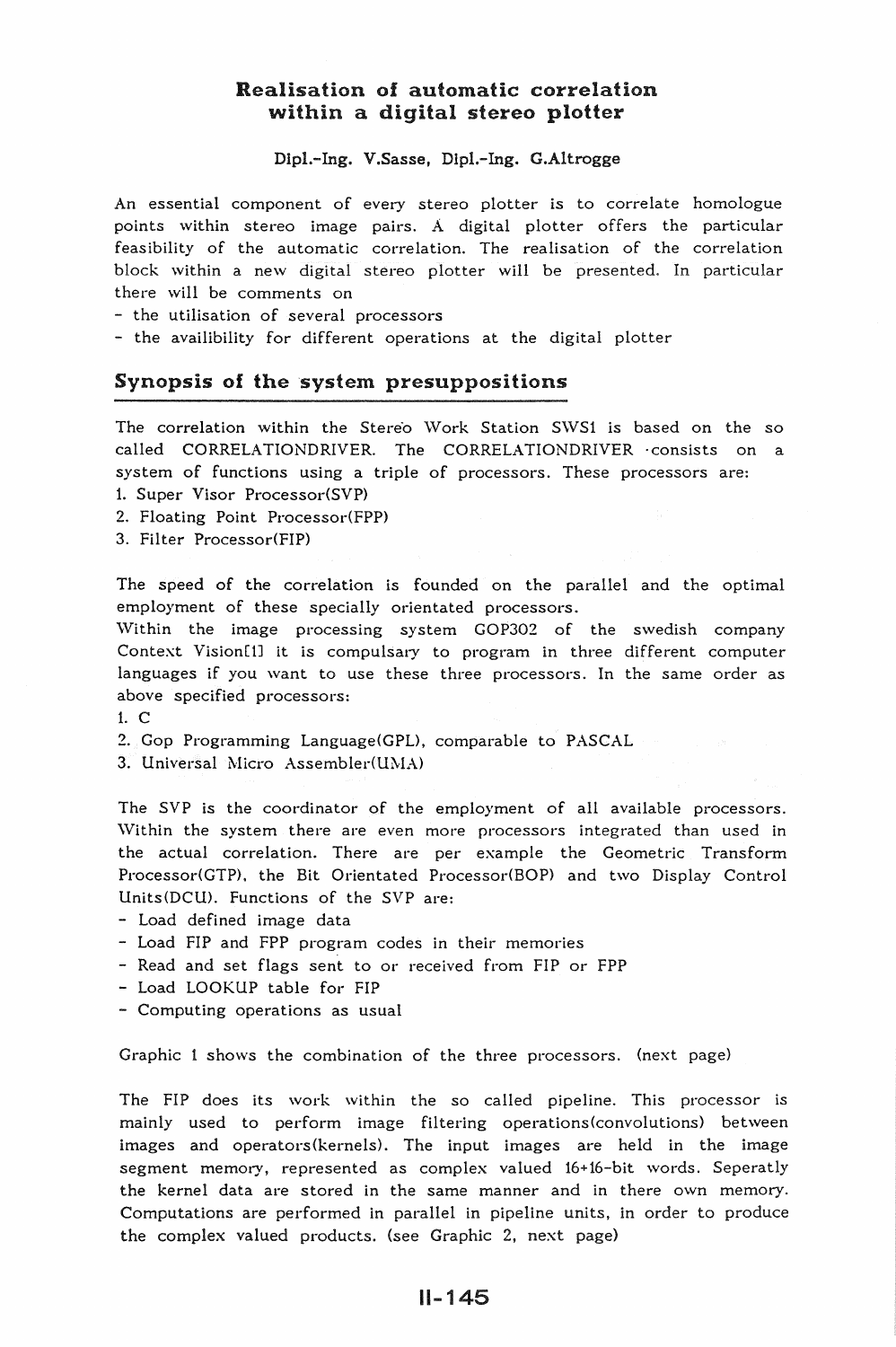

Graphic 1: Combination of processors

The FPP is normally used for further computations on the convolution outputs from the FIP, taking e.g. contextual rule modifiers into account. The processor contains pipelined hardware units for floating point addition and multiplication, together with a special unit for calculations of transcendental functions.



Graphic 2: FIP - pipeline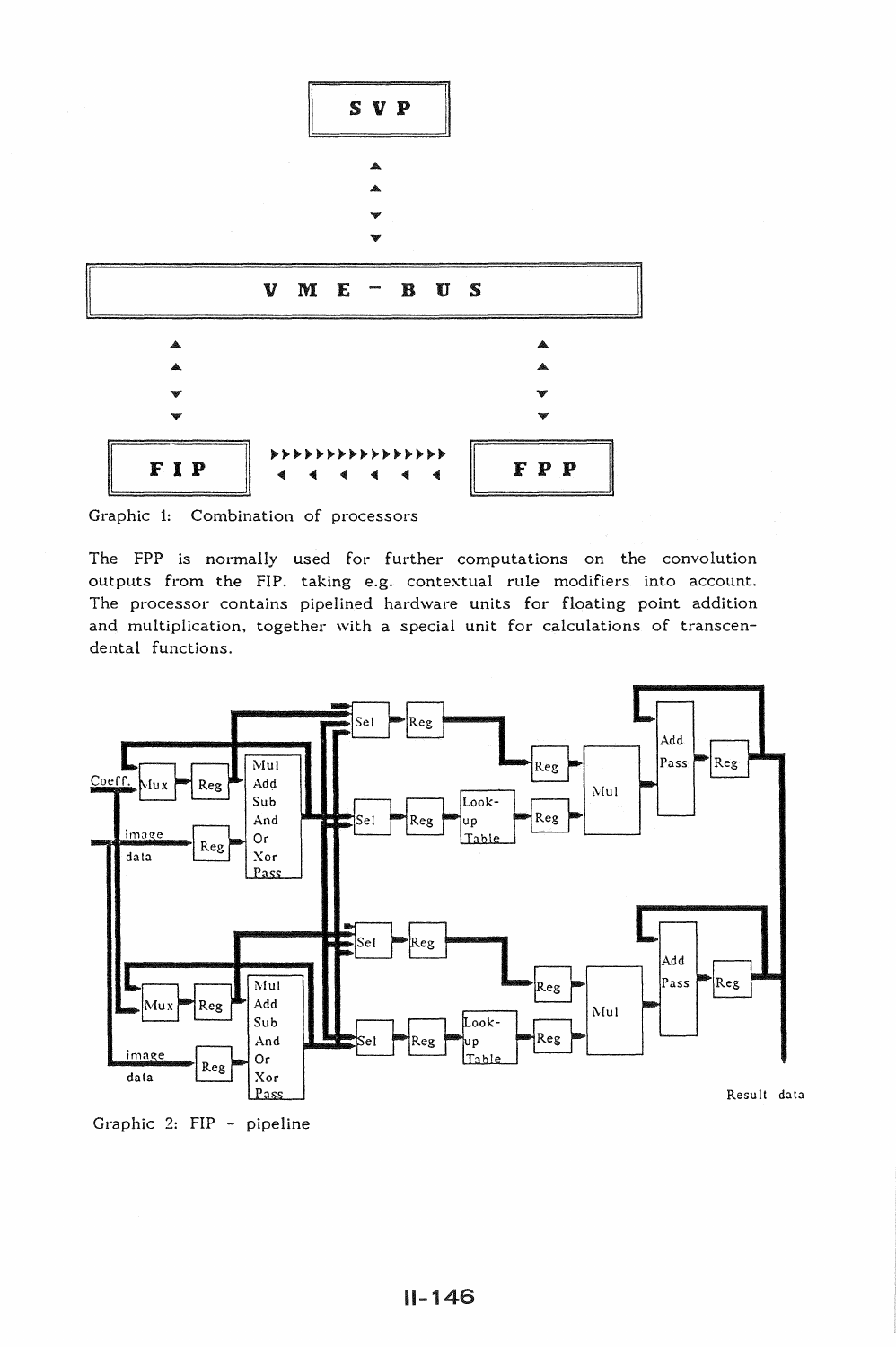## The implemented correlation algorithm

In principal the structur of the CORRELATIONDRIVER allows the implementation of any correlation algorithm. Concerning the actual version it is the algorithm of Pearson and Bravais[2J with subpixel interpolation. This is understood as an example. With the aid of it the schedule will be explained. The correlation function is:

[Pattern × Search] - [Search] × [Pattern] / n Coeff = ------------------------------------------------------------------------------------- ( 1) SQRT(([SearchxSearch]-[Search]xx2/n)x([PatternxPattern]-([Pattern] x2)/n)

with: Pattern = element z,s of pattern matrice; z=1,zm; s=1,sm Search = element z,s of search matrice section; z=1,zs; s=1,ss  $[ ]$  = sum n = number of elements within pattern matrice  $zm$ /sm = number of pattern matrice rows/columns zs/ss = number of search matrice rows/columns

The following situation is presupposed:



Graphic 3

Pattern as well as search matrice contain the object information. There are three main tasks for the SVP: 1st main task = Load pattern matrice into kernel memory *of FIP 2nd main task*  Load *pattern and search matrice 3rd main task Load codes* for *FIP and FPP into into image segment* memory *of FIP their program memories and start them* 

The best explaination for the main task of the FIP is received by means of the correlation function. It is necessary to know that it is the strength of the FIP to have a the high through put of mass data additions and mutiplications. The following terms of the formular have these requirements:

```
- [Pattern] sum of pattern matrice 
                    elements(p.m.e.) 
[Search] sum of search m. e. 
[Pattern•PatternJ sum of square of p.m.e. 
[Search•SearchJ =sum of square of s.m.e. 
[Pattern*SearchJ sum of products from pattern 
                   and search matrice elements
```
Integrated in the flow of the FIP work there is an implicit variation of the image grey values by means of LOOKUP tables. After all this the main task of the FIP is defined. The results of the FIP are continuously transfered to the FIFO.

# $II - 147$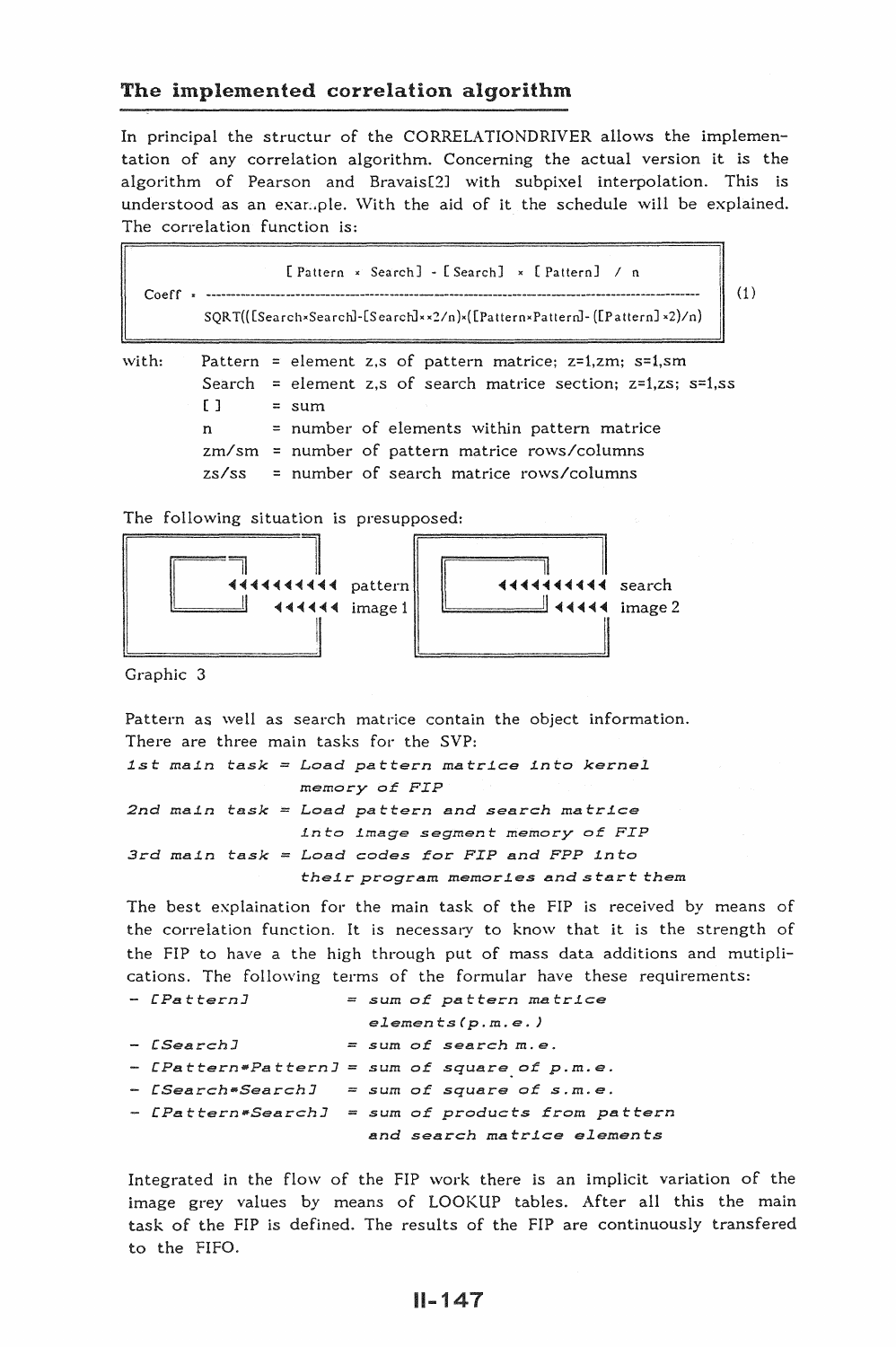Because the actual correlation uses a pattern matrice which moves through the search matrice(variable step width) deriving the coefficient for every position, the FPP can function in parallel even if only one correlation is done. This situation is similar for iterative correlation processes. There are two main tasks for the FPP:

The first is the computation of the lot of the correlation coefficients. The adjacent main task number two means interpolation for subpixel accuracy. This interpolation adjustment determines a two dimensional polynomial. The polynomial shall have the best fit within a window in the neighbourhood of the coefficient mountain top. The usage of the second main task is not compulsary.

At the end the FPP transfers his results to the SVP. Beside his control functions the SVP communicates with the world. The input parameters are sent to the SVP and the results are got from the SVP. The modular system of the CORRELATIONDRIVER needs the following input parameters:

- image name 1
- image name 2
- number of rows of pattern matrice
- number of columns of pattern matrice
- number of rows of search matrice
- number of columns of search matrice
- step width in row direction
- step width in column direction
- size of interpolation window(square)
- row of pattern matrice center within image 1
- column of pattern matrice center within image 1
- row of search matrice center within image 2
- $-$  column of search matrice center within image 2

The output parameters are:

- maximal correlation coefficient
- row of maximal correlation coefficient relative to image 2 (real value)
- $-$  column of maximal correlation coefficient relative to image 2 (real value)
- standard deviation of correlation coefficient from interpolation
- error code

The communication takes place mainly via structures within specially defined files. Depart from this it is possible to define the last four input parameters (matrice centres) manually using the display and the mouse. \Vith a view to the floating mark at the digital stereo plotter this will be a necessity. Graphic 4 shows a global flow chart of the CORRELATIONDRIVER. (next page)

The internal communication between the processors happens with the help of flags. In this way parallel processes can be regulated. Furthermore pay attention to the circumstances that it is not necessary to repeat all of the ten named correlation steps again and again. If a measurement series is executed with constant correlation parameters the first 6 steps have to be done only once. This certainly implies an essential time saving.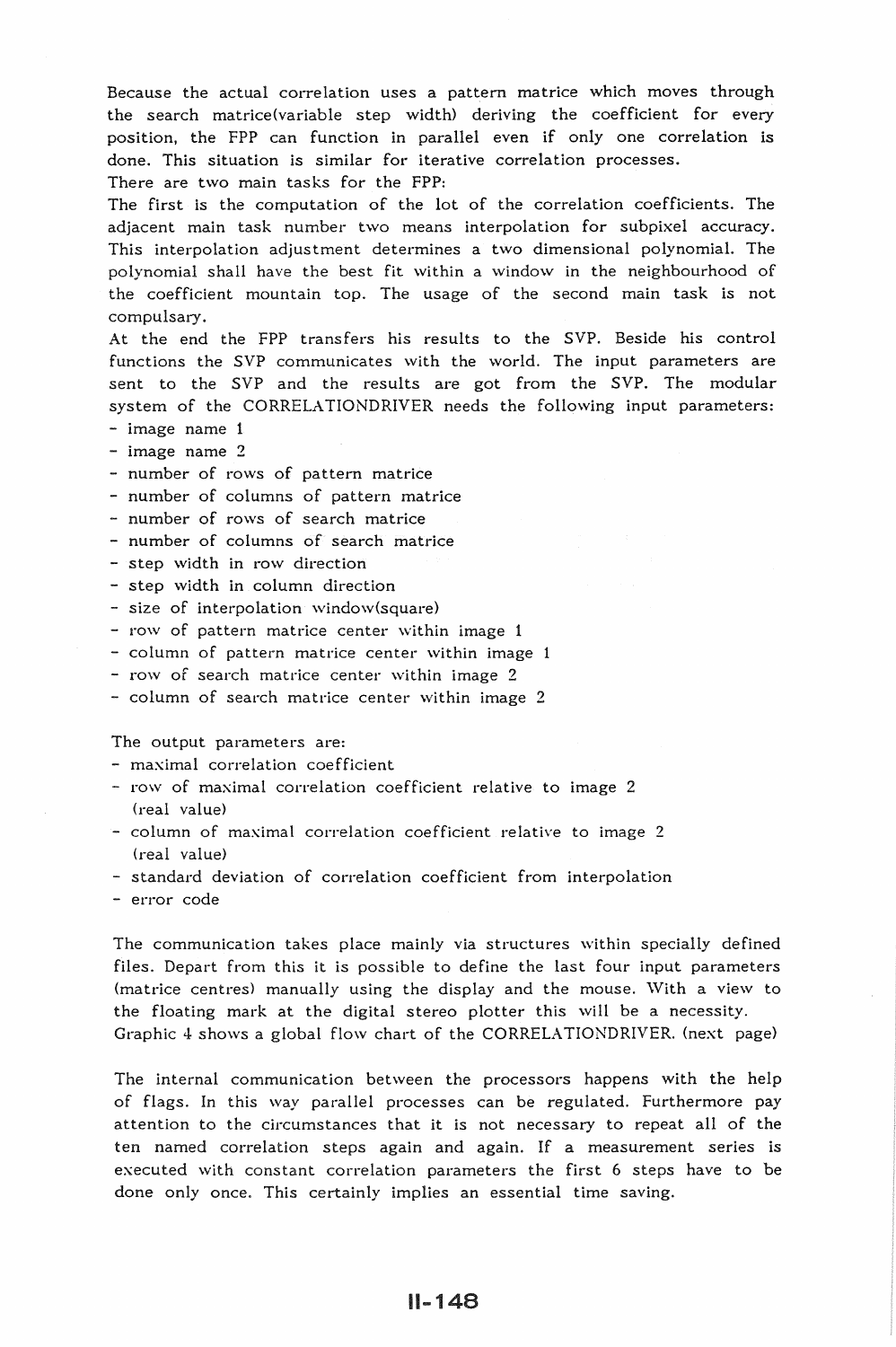

Graphic 4: global flow chart of CORRELATIONDRIVER

To get a more detailed understanding of the correlation loop look at graphic 5.



(continued on next page)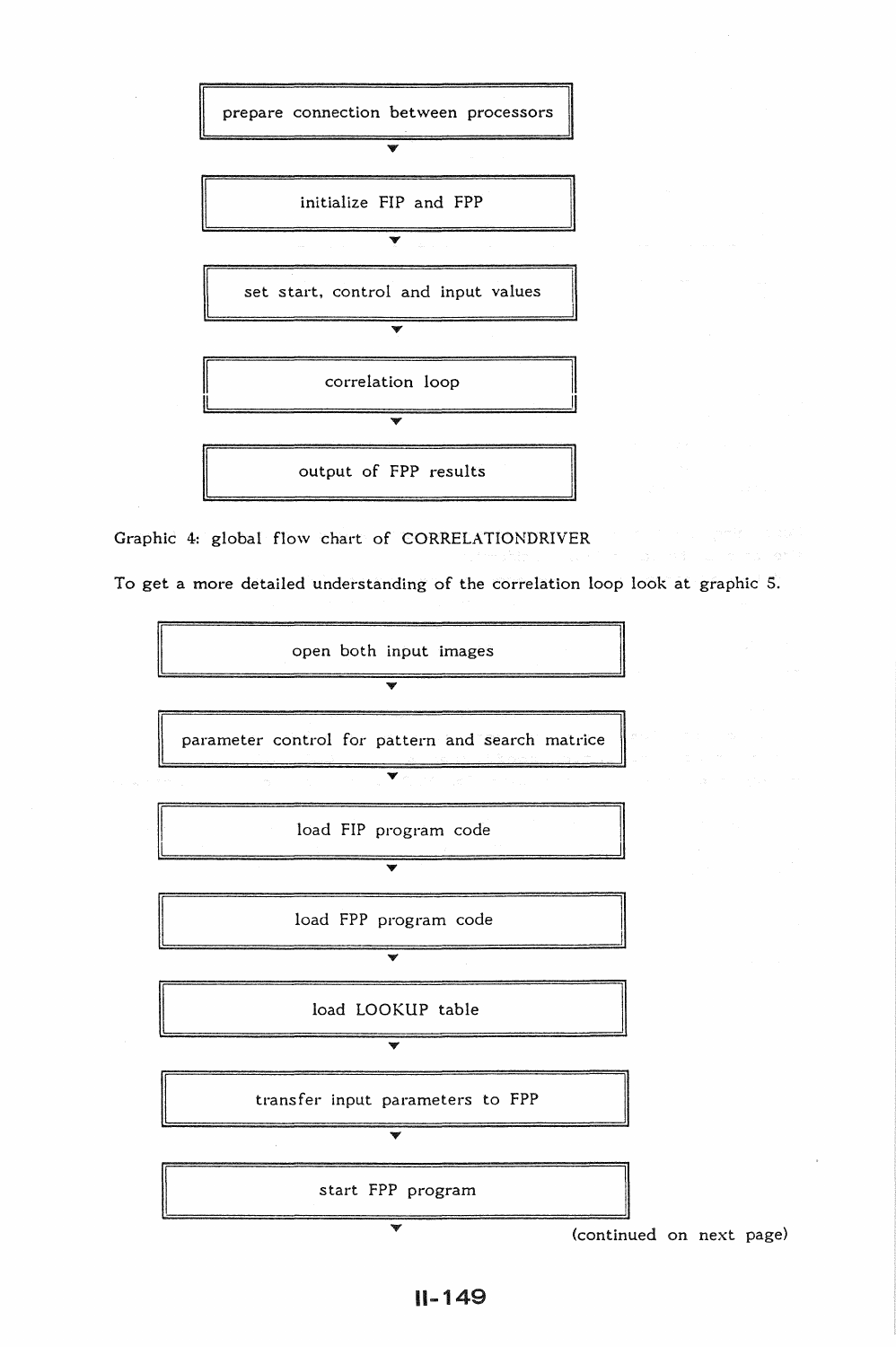



#### Hardware dependend limits

Two further aspects have an important meaning for the actual correlation:

- maximum size of correlation matrices

- speed of correlation

Concerning the size of pattern and search matrice four memories and their size have to be taken into consideration.

```
4 096 microwords
15 625 microwords
                       <- program memory £or FIP code 
                       <- data memory for FPP code 
 4 096 16+16Bit-words<- kernel memory 
 16 384 16+16B1t-words<- image memory
One microword consists of 64 bit.
```
For the computation of the maximal size we take into account - *number of elements of pattern* matrLce *-> ELEMENTS*  - *number of correlation coefficients -> COEFFICIENTS*   $-$  length of main program code for *FIP,* here constant 66 microwords

The maximal pattern matrice size is derived on the basis of the criterias FIP program memory and kernel memory. The requirement of space within the FIP program memory illustrates the following formular $(2)$ :

ELEMENTS microwords  $\cdot$  66 microwords  $\cdot$  4 096 microwords (2)

Table 1 illustrates that the pattern matrices size is mainly limited by the FIP program memory(see column 5). The number of ELEMENTS in column  $4$ 

|              |   |                 | maximums                                     |         |     |              |                                                  |
|--------------|---|-----------------|----------------------------------------------|---------|-----|--------------|--------------------------------------------------|
| $\mathbf{I}$ |   |                 |                                              |         |     |              | example   rows   columns   ELEMENTS   microwords |
|              |   |                 |                                              |         |     |              |                                                  |
|              |   |                 | $\begin{array}{ccc} & 2 & 1 & 3 \end{array}$ | and the | 4   |              | 5                                                |
|              |   |                 |                                              |         |     |              |                                                  |
|              |   | $\frac{1}{3}$ 1 | 223                                          |         | 669 |              | 4080                                             |
|              | 2 | 25              | 26                                           |         | 650 | $\mathbf{r}$ | 3966                                             |

Table 1: maximal pattern matrice size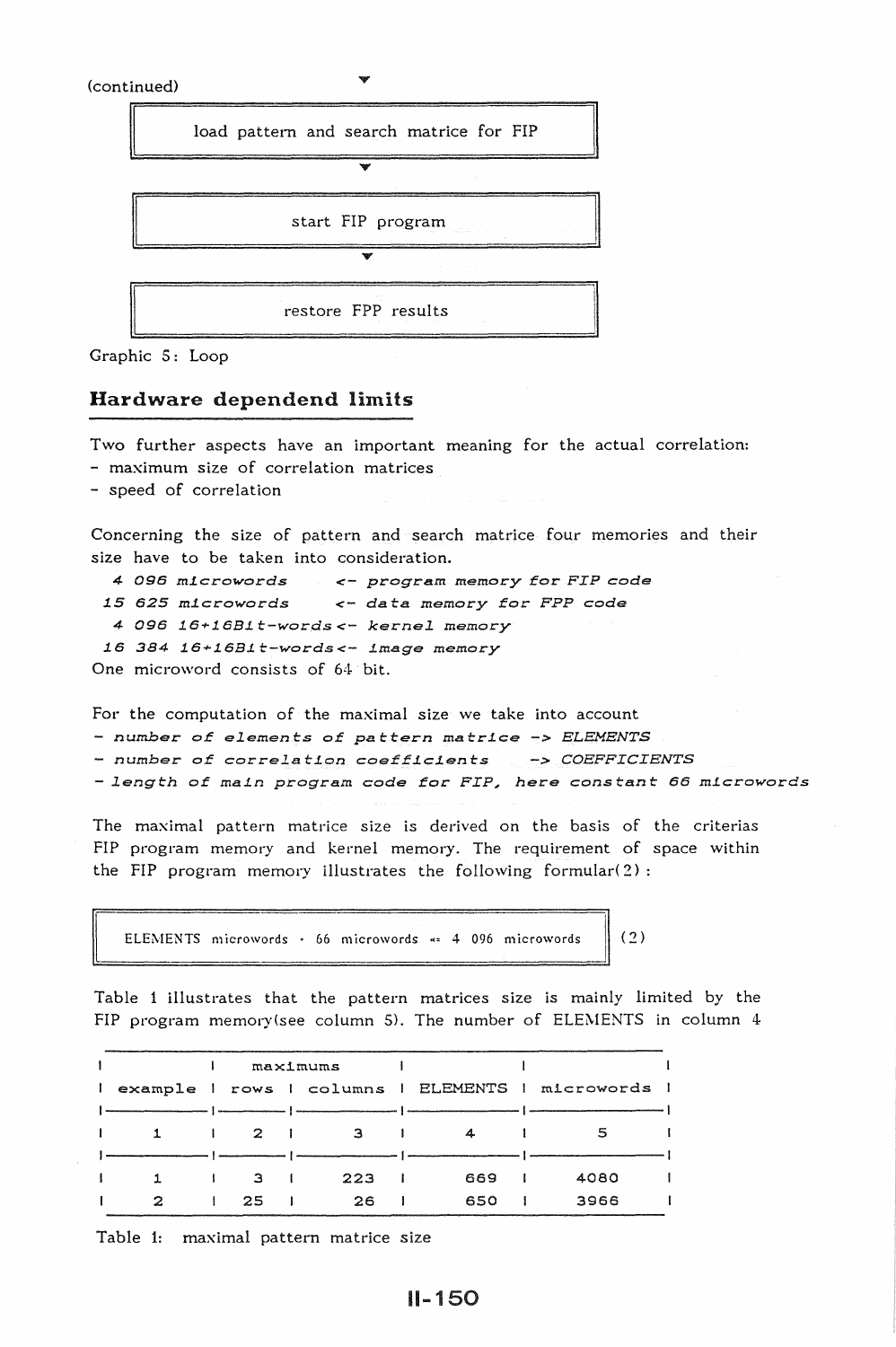never reachs the kernel memory limitation.

The maximal search matrice size is found on the basis of the criterias FPP data memory and image memory.

|         |              |  |         |   | maximums |                                |      |  |             |         |   |                           |               | sum |           |          |  |
|---------|--------------|--|---------|---|----------|--------------------------------|------|--|-------------|---------|---|---------------------------|---------------|-----|-----------|----------|--|
|         |              |  | pattern |   | matrice  | search matrice<br>$\mathbf{I}$ |      |  |             |         |   | COEFFI-                   |               |     | $\circ$ £ |          |  |
| l exam. |              |  | rows    |   | columns  | -1                             | rows |  |             | columns |   |                           | <b>CIENTS</b> |     |           | elements |  |
|         |              |  |         |   |          |                                |      |  |             |         |   |                           |               |     |           |          |  |
| ŧ       | $\mathbf{z}$ |  |         | з |          | 4                              | 5    |  |             |         | 6 |                           | 7             |     |           |          |  |
|         |              |  |         |   |          |                                |      |  |             |         |   |                           |               |     |           |          |  |
|         | 3            |  | з       |   | 3        |                                | 3    |  | $5^{\circ}$ | 458     |   |                           | 5 460         |     | 16        | 383      |  |
|         | 4            |  | 3       |   | 3        |                                | 20   |  |             | 818     |   |                           | 14 688        |     |           | 16 369   |  |
|         | 5            |  | 3       |   | 3        |                                | 127  |  |             | 127     |   |                           | 15 625        |     | 16        | 138      |  |
|         | 6            |  | 3       |   | 223      |                                | 3    |  | 3           | 238     |   |                           | 5 016         |     |           | 16 383   |  |
|         | 7            |  | з       |   | 223      |                                | 13   |  | 1           | 208     |   |                           | 10 846        |     |           | 16 373   |  |
|         | 8            |  | з       |   | 223      |                                | 56   |  |             | 280     |   | $\mathbf{2}^{\mathsf{I}}$ | 132           |     |           | 16 349   |  |
|         | 9            |  | 25      |   | 26       |                                | 25   |  |             | 629     |   |                           | 604           |     |           | 16 375   |  |
|         | 10           |  | 25      |   | 26       |                                | 56   |  |             | 280     |   | 8                         | 160           |     | 16        | 330      |  |
|         | 11           |  | 25      |   | 26       |                                | 126  |  |             | 124     |   | 10                        | 098           |     |           | 16 274   |  |

Table 2: maximal search matrice size

As it is shown in table 2 the presuppositions for the correlation matrice sizes are entirely acceptable. To visualize the data of the table graphic 6 has been drawn. Of course row and column can be exchanged.





Graphic 6: maximal search matrice size

## Speed of the correlation

If one talks about correlation one of the first questions will be that of the speed. Therewith the second characteristic of the correlation within the digital stereo plotter will be considered. The following data mean especially the time which is necessary to complete one loop(see above). The correlation

 $II - 151$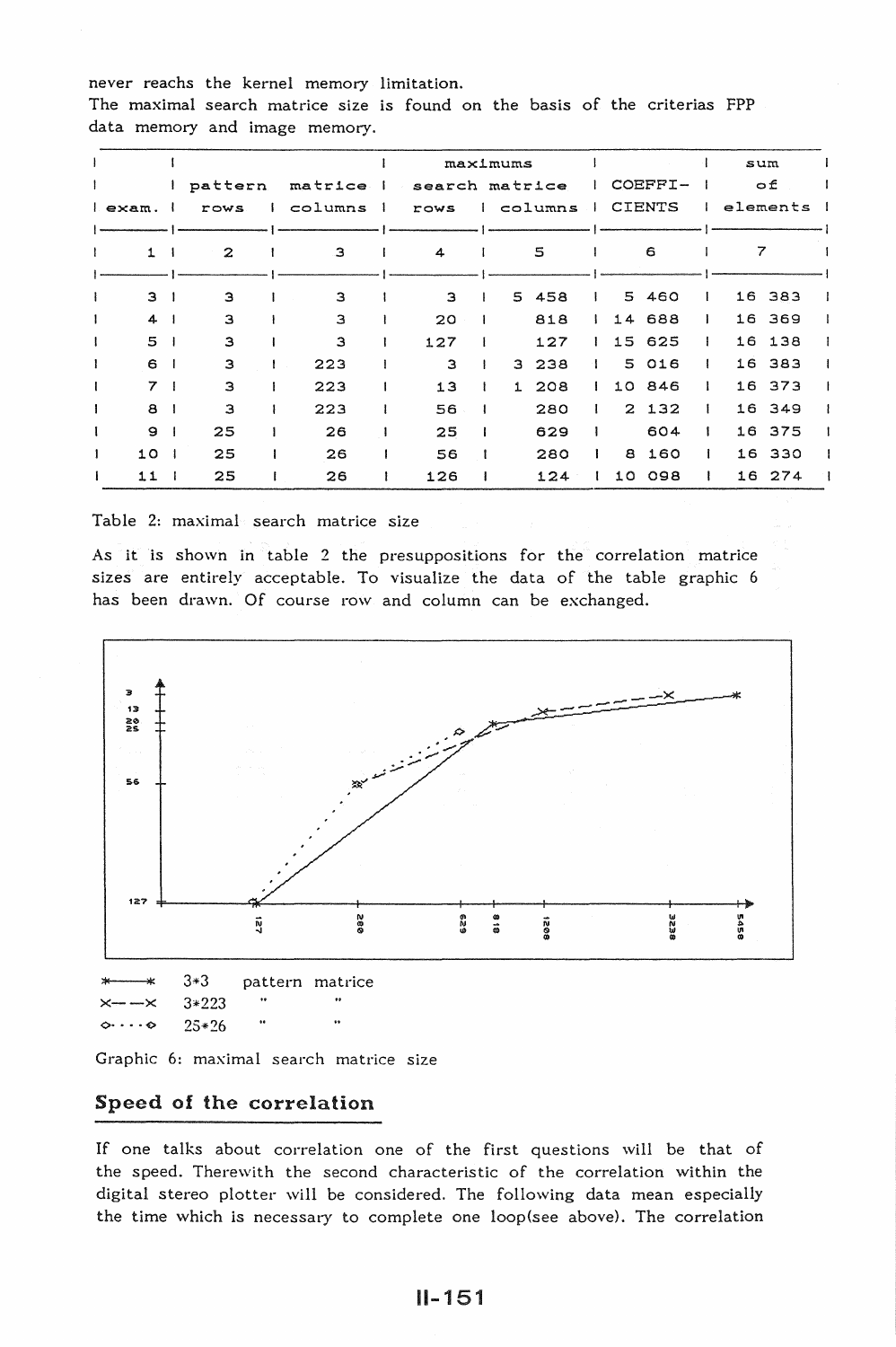$\mathbf{I}$  $\mathbf{I}$  $\mathbf{I}$ I time cons. I  $\mathbf{I}$  $\mathbf{I}$ pattern matrice  $\overline{\phantom{a}}$ search matrice  $\mathbf{I}$ COEFFI-Icorrelation I rows | columns exa.  $\mathbf{I}$ rows I columns  $\mathbf{I}$  $\mathbf{I}$ CIENTS I [millisec.] |  $\mathbf{I}$  $\mathbf{I}$ 1  $\mathbf{I}$ Ť  $\mathbf{I}$  $\mathbf{I}$ 2 3 4 5 6 7 Ī ł ł  $\mathbf{I}$ Ĭ Ì 12  $\mathbf{I}$  $\mathbf{I}$ 3 5 458  $\mathbf{I}$ 5 460 290 3 3 Ï 13 Ī  $\mathbf{I}$ 20 818 14 688 1 670 3 3  $\mathbf{I}$ 14  $\mathbf{I}$  $\mathbf{I}$ 127 127 15 625 770  $\mathbf{I}$ 3 3  $\mathbf{I}$ 15  $\mathbf{I}$ 3 223 5 016 1 070  $\mathbf{I}$  $\mathbf{I}$ 3 3 238  $\mathbf{I}$ 3 223 10 846 3 790 ł 16  $\pmb{\mathsf{I}}$  $\mathbf{I}$ 13 1 208 Ĩ  $\mathbf{I}$ 3 223 2 132 1 170  $\mathbf{I}$ 17  $\mathbf{I}$  $\overline{1}$ 56 280  $\mathbf{I}$  $\mathbf{I}$ ł 18  $\mathbf{I}$ 25 26  $\mathbf{I}$ 25 629  $\mathbf{I}$ 604 290  $\mathbf{I}$ ł 19  $\mathbf{I}$ 25 26  $\mathbf{I}$ 56 280  $\mathbf{i}$ a 160 2 820 Ï 10 098 3 540  $\mathbf{I}$  $20$  $\mathbf{I}$ 25 26  $\mathbf{I}$ 126 124  $\mathbf{I}$  $\mathbf{I}$ ì 21  $\overline{\phantom{a}}$ 25 26 50 40  $\mathbf{I}$ 375 | 190  $\mathbf{I}$ Ï 22  $\mathbf{I}$ 25 26  $\mathbf{I}$ 50 50  $\mathbf{I}$ 625 270 ł 23  $\overline{1}$ 25 26  $\mathbf{I}$ 50 75  $\mathbf{I}$ 1 250 480 1 875 740 ł 24  $\mathbf{I}$ 25 26  $\mathbf{I}$ 50 100  $\mathbf{I}$ J. 25  $\mathbf{I}$  $\mathbf{I}$ 25 26  $\mathbf{I}$ 50 150  $\mathbf{I}$ 3 125 1 160 25 26 4 375 1 590  $\mathbf{I}$ 26  $\mathbf{I}$  $\mathbf{I}$ 50 200  $\begin{array}{c} \rule{0pt}{2.5ex} \rule{0pt}{2.5ex} \rule{0pt}{2.5ex} \rule{0pt}{2.5ex} \rule{0pt}{2.5ex} \rule{0pt}{2.5ex} \rule{0pt}{2.5ex} \rule{0pt}{2.5ex} \rule{0pt}{2.5ex} \rule{0pt}{2.5ex} \rule{0pt}{2.5ex} \rule{0pt}{2.5ex} \rule{0pt}{2.5ex} \rule{0pt}{2.5ex} \rule{0pt}{2.5ex} \rule{0pt}{2.5ex} \rule{0pt}{2.5ex} \rule{0pt}{2.5ex} \rule{0pt}{2.5ex} \rule{0$ 27 J.  $\mathbf{I}$ 25 26  $\mathbf{I}$ 50 250  $\mathbf{I}$ 6 250 2 040 28  $\mathbf{I}$ 13 13 380 70 f.  $\begin{array}{c} \hline \end{array}$ 32 32  $\mathbf{I}$ J.  $\mathbf{I}$ 29  $\mathbf{1}$ 13 13  $\mathbf{I}$ 32 43  $\mathbf{I}$ 620 | 90  $\mathbf{I}$ 30 13 13  $\mathbf{I}$  $\mathbf{I}$  $\mathbf{I}$ 32 75  $\mathbf{I}$ 1 260 1 160 31  $\mathbf{r}$  $\mathbf{I}$ 13 13 ł 32 106  $\mathbf{I}$ 1 880 220  $\mathbf{I}$ 32  $\mathbf{I}$ 13 13  $\mathbf{I}$ 32 168  $\mathbf{I}$ 3 120 336  $\overline{\phantom{a}}$ 33  $\mathbf{I}$  $\mathbf{I}$ 13 13  $\mathbf{I}$ 32 231  $\mathbf{I}$ 4 380 1 490  $\mathbf{I}$ 34  $\mathbf{I}$ 13 13  $\mathbf{I}$ 6 260 640 I. 32 325  $\mathbf{I}$  $\overline{\phantom{a}}$ 

investigations discern between matrice sizes and the dependend correlation coefficients. The subpixel interpolation is only a matter of some 10 milliseonds.

Table 3: time consumption



Graphic 7: time consumption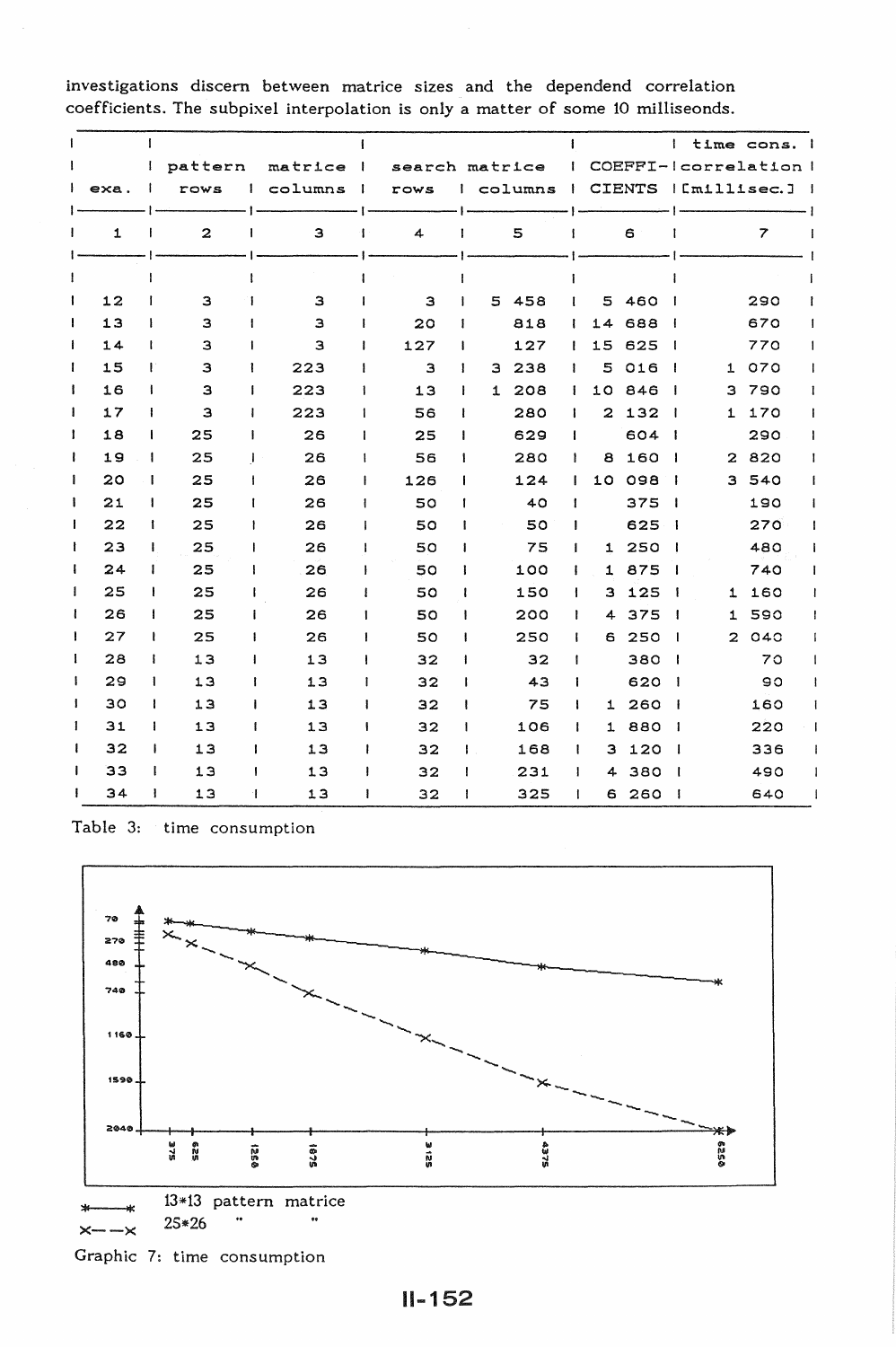The examples from number 18 to 34 are additionally illustrated by graphic 7 to give an overview of expected time consumptions of correlation for predefined matrice sizes.

The linear dependency between the duration of correlation and the number of computed coefficients is unequivocal. As expected this means the better the approximation the quicker the correlation. Furthermore pay attention to the result, that multiplying the pattern matrice fourfold increases the time consumption from threefold up to fourfold dependend on the number of coefficients.

# Possibilities of employment

The described CORRELA TIONDRIVER has been implemented within the digital stereo plotter[3J within the following sections:

- interior orientation of aerial photographs
- interactive correlation of image pairs
- $-$  creation of digital elevation models(DEM)

The interior orientation of aerial photographs is kind of an exception, because in this case the real image 2, i.e. a section near to the fiducial marks, has to be correlated with a synthetic mask. The operator positions the floating mark approximately on the respective fiducial mark. And again as explained synthetic pattern will be correlated within a defined search matrice. This means a essential acceleration for the interior orientation of aerial photographs.

In the investigated example it needs only 0.26 seconds to correlate fiducial mark mask of the size  $17*17$  pixels with a  $49*49$  pixel search matrice. No operator will be able to surpass this speed. The accuracy is not a matter of this paper, because we handle a well known algorithm. Furthermore the operator is enabled to take the measurement of fiducial marks manually, if the accuracy results seem not to reach acceptable values for what reason how ever.

The correlation of image pairs can be done interactively. With the help of the mouse pattern as well as search matrice position are chosen and correlated.

For the creation of a DEM the following concept is valid. A number of optional image coordinates within a file  $A$  determines positions for the left image. The related file B contains the approximations for the right image. By the correlation the correct positions of the homologue points are found. Finally the program derives object coordinates with the additional help of the orientation data.

### Summary

The actual presented CORRELATIONDRIVER explaines the special possibilities of a digital stereo plotter using different processors in parallel. Firstly, the work of the operator obtains an essential faciliation. Secondly, monotonous works can be done a lot faster. The assignment of homologue points takes places within tenth of a second.

The CORRELATIONDRIVER should be understood as an example. In a similar manner it is possible to implement other algorithms as developed in the last few years. The usage of the method of least squares suggests the additional integration of the geometric transform processor(GTP). With the